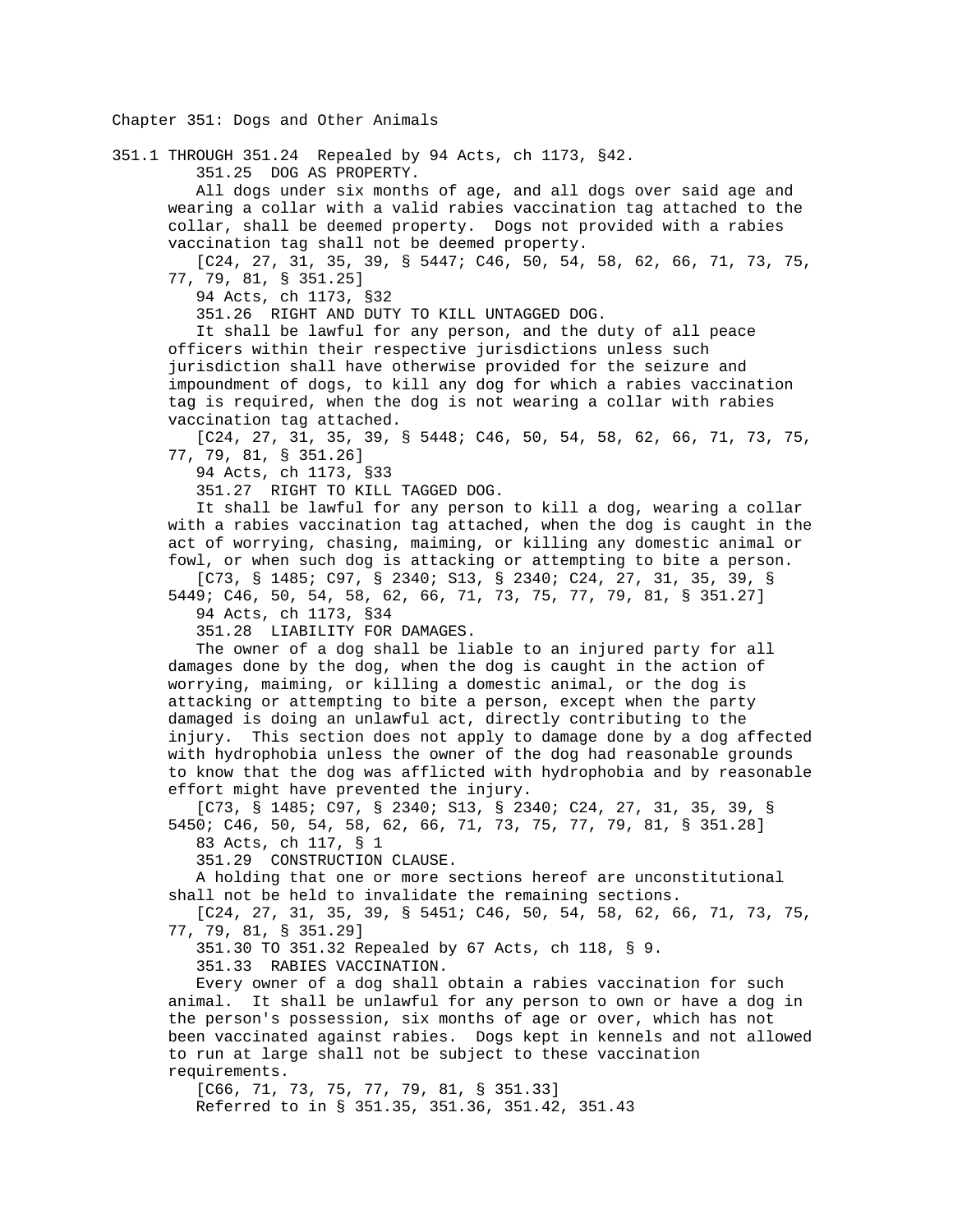351.34 CONDITION FOR LICENSE. Repealed by 94 Acts, ch 1173, §42.

351.35 HOW AND WHEN.

 The rabies vaccination required by section 351.33 shall be an injection of antirabies vaccine approved by the state department of agriculture and land stewardship, and the frequency of revaccination necessary for approved vaccinations shall be as established by such department. The vaccine shall be administered by a licensed veterinarian and shall be given as approved by the state department of agriculture and land stewardship. The veterinarian shall issue a tag with the certificate of vaccination, and such tag shall at all times be attached to the collar of the dog.

 [C66, 71, 73, 75, 77, 79, 81, § 351.35] Referred to in § 351.36, 351.42, 351.43

351.36 ENFORCEMENT.

 Local health and law enforcement officials shall enforce the provisions of sections 351.33 to 351.43 relating to vaccination and impoundment of dogs. Such public officials shall not be responsible for any accident or disease of a dog resulting from the enforcement of the provisions of said sections.

[C66, 71, 73, 75, 77, 79, 81, § 351.36]

Referred to in § 351.42, 351.43

 351.37 DOGS RUNNING AT LARGE -- IMPOUNDMENT -- DISPOSITION. A dog shall be apprehended and impounded by a local board of health or law enforcement official if the dog is running at large and the dog is not wearing a valid rabies vaccination tag or a rabies vaccination certificate is not presented to the local board of health

or law enforcement official.

 The local board of health or law enforcement official shall provide written notice to the owner if the local board of health or law enforcement official can reasonably determine the owner's name and current address by accessing a tag or other device that is on or a part of the dog. The notice shall be sent within two days after the dog has been impounded. The notice shall provide that if the owner does not redeem the dog within seven days from the date that the notice is delivered, the dog may be humanely destroyed or otherwise disposed of in accordance with law. For purposes of this section, notice is delivered when the local board of health or law enforcement official mails the notice which may be by regular mail. An owner may redeem a dog by having it immediately vaccinated and paying the cost of impoundment.

 If the owner of the impounded dog fails to redeem the dog within seven days from the date of the delivery of the notice to the dog's owner as provided in this section, the dog may be disposed of in accordance with law. If the dog is destroyed, it must be destroyed by euthanasia as defined in section 162.2.

 [C66, 71, 73, 75, 77, 79, 81, § 351.37] 2002 Acts, ch 1130, §1 Referred to in § 351.36, 351.42, 351.43 351.38 OWNER'S DUTY.

 It shall be the duty of the owner of any dog, cat or other animal which has bitten or attacked a person or any person having knowledge of such bite or attack to report this act to a local health or law enforcement official. It shall be the duty of physicians and veterinarians to report to the local board of health the existence of any animal known or suspected to be suffering from rabies.

[C66, 71, 73, 75, 77, 79, 81, § 351.38]